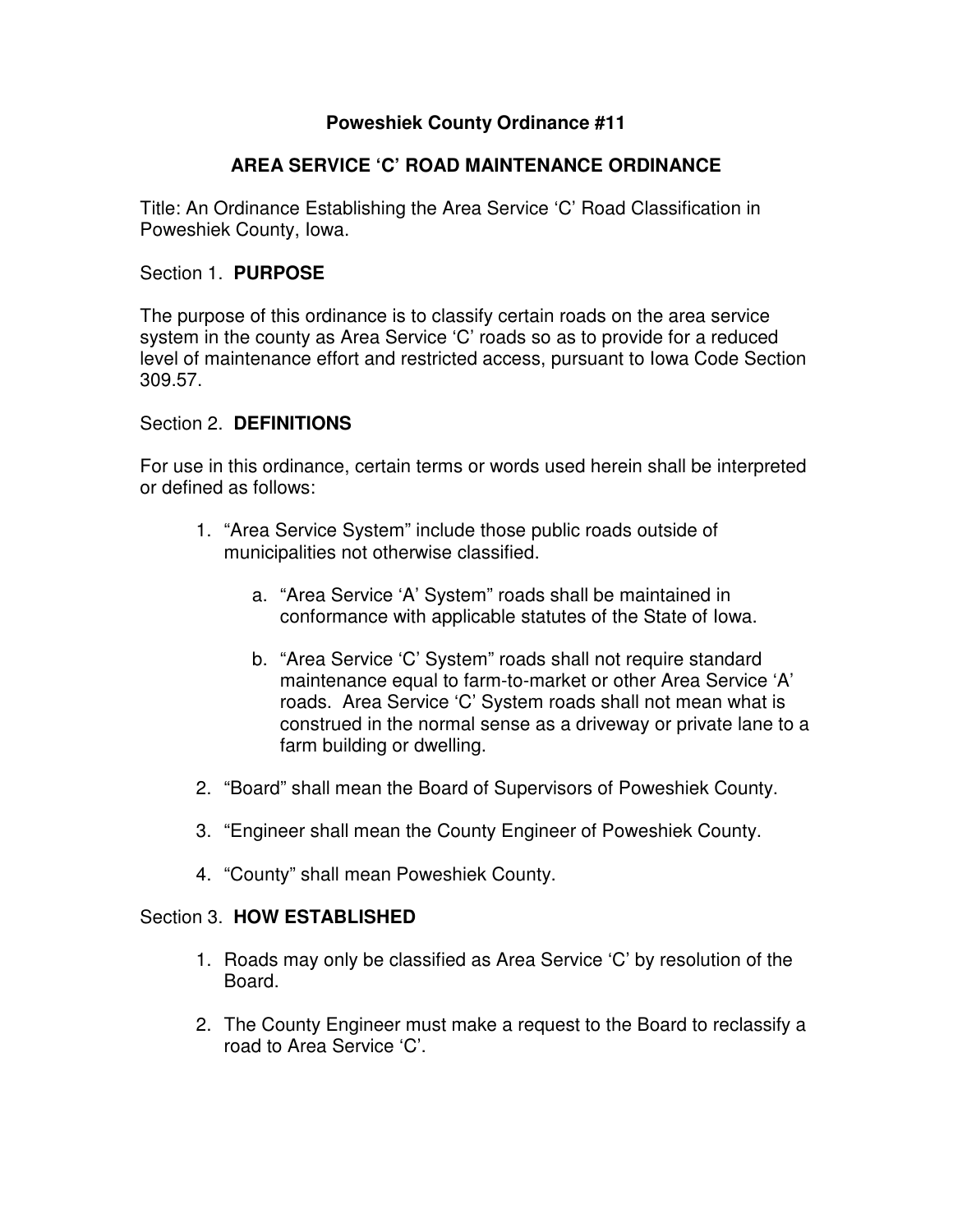- 3. Before the Board may take action on a request to establish an Area Service 'C' road, a notice of the proposed action, including the location of the Area Service 'C' road and the time and place of the meeting at which the Board proposes to take action on the request, shall be published in the official news outlets of the Board, and in conformance with State law.
- 4. At the meeting, the Board shall receive oral or written comments from any resident or property owner of the County. After all comments have been received and considered and after consultation with the County Engineer, the Board may take action on the request at that meeting or at a later specified date.

## Section 4. **ACCESS**

Access to any Area Service 'C' road shall be restricted by means of a gate or other barrier, as determined by the County Engineer. The gate shall be purchased and installed by the County, and maintained by the adjoining landowners. If not so maintained, the County may remove the gate. Keys will be given to each of the landowners if the gate is locked, as well as to any maintenance personnel employed by the County, emergency and law enforcement personnel, and any other parties who have a verified interest in accessing the road. If landowners wish to allow other parties access to the road (e.g., renters, family members, etc.) they will be allowed to make duplicates of the key and distribute them to those parties.

#### Section 5. **SIGNS**

Area Service 'C' roads shall have signs conforming to the Iowa Signing Manual per Iowa Administrative Code Section 761.130. Signs shall be installed and maintained by the County at all access points to the Area Service 'C' roads from other public roads to warn the public that access is limited.

#### Section 6. **TRESPASS**

Entering an Area Service 'C' road without justification after being notified or requested to abstain from entering or to remove or vacate the road by any person lawfully allowed access shall be a trespass as defined in Iowa Code Section 716.7.

#### Section 7. **RECLASSIFICATION**

A road with an Area Service 'C' classification shall retain the classification until such time as a petition for reclassification is submitted to the Board. The petition shall be signed by one or more adjoining landowners. The Board shall approve or deny the request for reclassification within 60 days of receipt of the petition.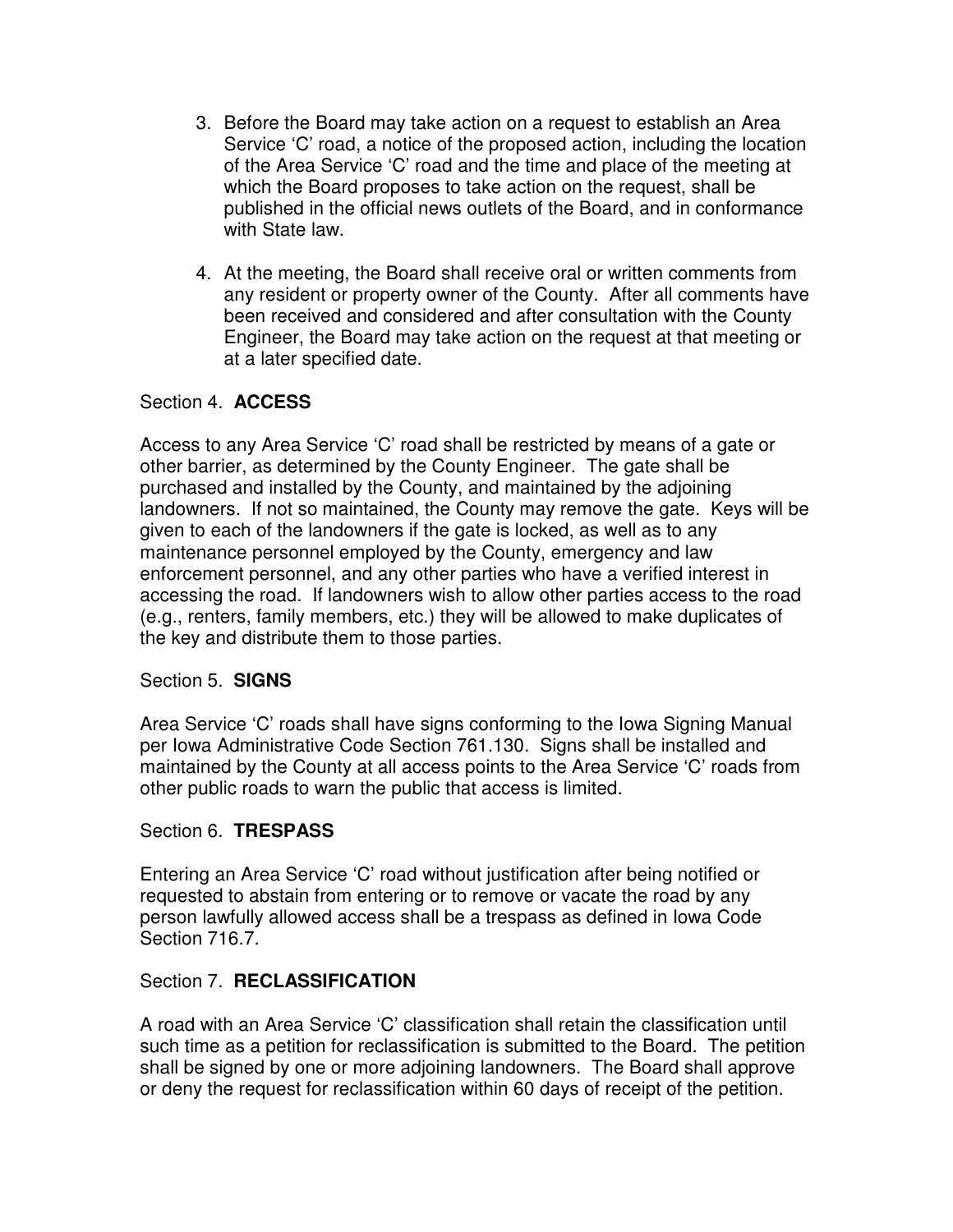# Section 8. **POWERS OF THE BOARD**

All jurisdiction and control over Area Service 'C' roads shall rest with the Board, pursuant to Iowa Code Section 309.57.

## Section 9. **EXEMPTION FROM LIABILITY**

As provided in Iowa Code Section 309.57, the County and officers, agents and employees of the County are not liable for injury to any person or for damage to any vehicle or equipment which occurs proximately as a result of the maintenance of a road which is classified as Area Service 'C', if the road has been maintained to the level of maintenance effort described in the establishing resolution.

## Section 10. **LEVEL OF SERVICE**

Unless otherwise noted in the resolution establishing a specific Area Service 'C' road, the following is the level of effort that will be applied to an Area Service 'C' road.

- 1. Blading Blading or dragging will not be performed on a regular basis, but may be done on request.
- 2. Snow and Ice Removal Snow and ice will not be removed.
- 3. Signing The only signing will be for weight restrictions on bridges and that signing required for Area Service 'C' roads, as per Section 5 of this ordinance.
- 4. Weeds, Brush and Trees Mowing or spraying weeds, cutting brush and tree removal will not be performed on a regular basis. Adequate sight distances may not be maintained.
- 5. Structures Bridges and culverts may not be maintained to carry legal loads. Upon failure or loss, the replacement will be appropriate for the traffic thereon.
- 6. Road Surfacing There will be no surfacing material applied to Area Service 'C' roads.
- 7. Shoulders Shoulders will not be maintained.
- 8. Crown A crown will not be maintained.
- 9. Repairs Road repairs will not be done on a regular basis.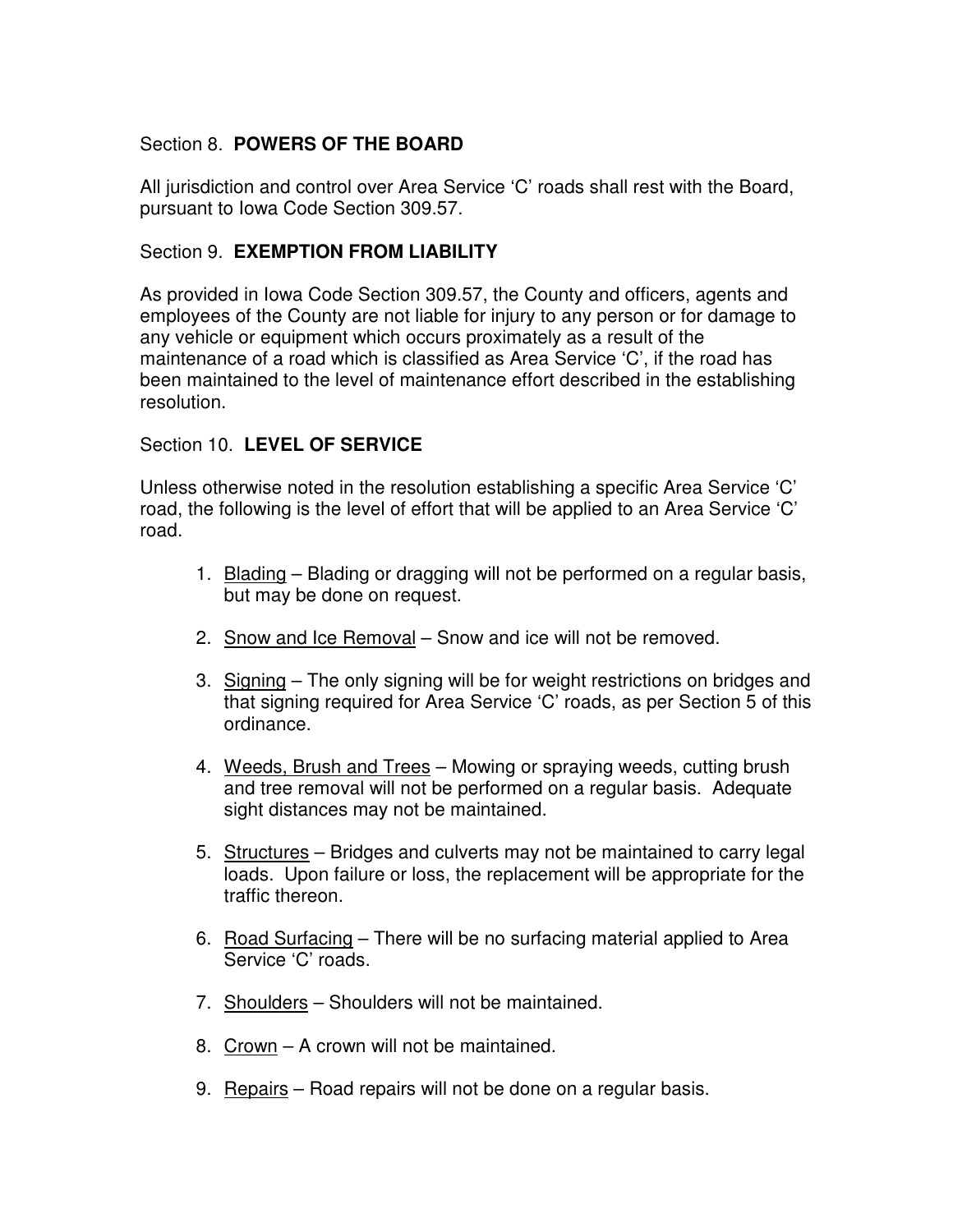- 10. Uniform Width Uniform width for the traveled portion of the road will not be maintained.
- 11. Inspections Regular inspections of the road will not be conducted.

# Section 12. **EXISTING AREA SERVICE 'C' ROADS**

Several roads were reclassified to Area Service 'C' under authority of Poweshiek County Resolution No. 2028. Those roads shall maintain their existing Area Service 'C' classification under this ordinance, and are listed generally as follows:

- Scott 11 (Starting at the south ROW line of  $430<sup>th</sup>$  Ave., then south on  $175<sup>th</sup>$ St. for ¾ mile to the terminus)
- Warren 14 (Starting at the west ROW line of  $240<sup>th</sup>$  Ave., then west on  $388<sup>th</sup>$  Ave. for 1141 ft)
- Washington 25 (Starting  $\frac{1}{4}$  mile east of 60<sup>th</sup> St., then east on 462<sup>nd</sup> St. for  $\frac{3}{4}$  mile to the west ROW line of 70<sup>th</sup> St.)
- Washington 26/27 (Starting  $\frac{3}{4}$  mile north of 475<sup>th</sup> Ave., then north on 50<sup>th</sup> St. for ¼ mile to the terminus)
- Sugar Creek 19/30 (Starting at the west ROW line of  $15<sup>th</sup>$  St., then west on  $520^{th}$  St. for  $\frac{1}{2}$  mile to the Jasper County line)
- Sugar Creek 21 (Starting at the south ROW line of  $515<sup>th</sup>$  Ave., then south on  $37<sup>th</sup>$  St. for  $\frac{1}{2}$  mile to the terminus)

# Section 13. **REPEALER**

All ordinances or resolutions or parts or ordinances or resolutions in conflict with the provisions of this ordinance are hereby repealed.

## Section 14. **SEVERABILITY CLAUSE**

If any section, provision, or part of this ordinance shall be adjudged invalid or unconstitutional, such adjudication shall not affect the validity of the ordinance as a whole or any section, provision or part thereof not adjudged invalid or unconstitutional.